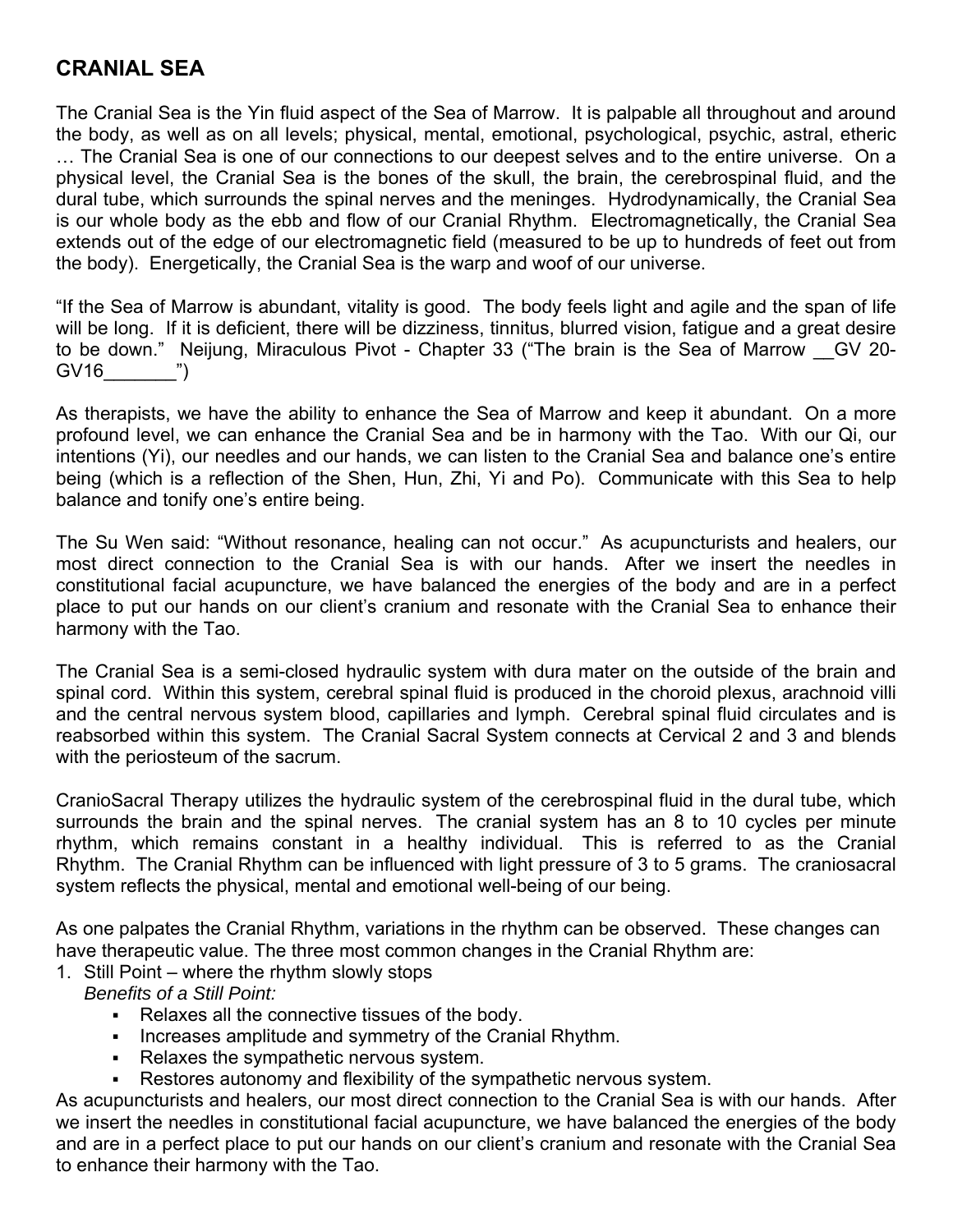The Cranial Sea is a semi-closed hydraulic system with dura mater on the outside of the brain and spinal cord. Within this system, cerebral spinal fluid is produced in the choroid plexus, arachnoid villi and the central nervous system blood, capillaries and lymph. Cerebral spinal fluid circulates and is reabsorbed within this system. The Cranial Sacral System connects at Cervical 2 and 3 and blends with the periosteum of the sacrum.

CranioSacral Therapy utilizes the hydraulic system of the cerebrospinal fluid in the dural tube, which surrounds the brain and the spinal nerves. The cranial system has an 8 to 10 cycles per minute rhythm, which remains constant in a healthy individual. This is referred to as the Cranial Rhythm. The Cranial Rhythm can be influenced with light pressure of 3 to 5 grams. The craniosacral system reflects the physical, mental and emotional well-being of our being.

As one palpates the Cranial Rhythm, variations in the rhythm can be observed. These changes can have therapeutic value. The three most common changes in the Cranial Rhythm are:

1. Still Point – where the rhythm slowly stops

*Benefits of a Still Point:*

- Relaxes all the connective tissues of the body.
- **Increases amplitude and symmetry of the Cranial Rhythm.**
- Relaxes the sympathetic nervous system.o

As acupuncturists and healers, our most direct connection to the Cranial Sea is with our hands. After we insert the needles in constitutional facial acupuncture, we have balanced the energies of the body and are in a perfect place to put our hands on our client's cranium and resonate with the Cranial Sea to enhance their harmony with the Tao.

The Cranial Sea is a semi-closed hydraulic system with dura mater on the outside of the brain and spinal cord. Within this system, cerebral spinal fluid is produced in the choroid plexus, arachnoid villi and the central nervous system blood, capillaries and lymph. Cerebral spinal fluid circulates and is reabsorbed within this system. The Cranial Sacral System connects at Cervical 2 and 3 and blends with the periosteum of the sacrum.

CranioSacral Therapy utilizes the hydraulic system of the cerebrospinal fluid in the dural tube, which surrounds the brain and the spinal nerves. The cranial system has an 8 to 10 cycles per minute rhythm, which remains constant in a healthy individual. This is referred to as the Cranial Rhythm. The Cranial Rhythm can be influenced with light pressure of 3 to 5 grams. The craniosacral system reflects the physical, mental and emotional well-being of our being.

As one palpates the Cranial Rhythm, variations in the rhythm can be observed. These changes can have therapeutic value. The three most common changes in the Cranial Rhythm are:

1. Still Point – where the rhythm slowly stops

*Benefits of a Still Point:*

- Relaxes all the connective tissues of the body.
- Increases amplitude and symmetry of the Cranial Rhythm.
- Relaxes the sympathetic nervous system.o

As acupuncturists and healers, our most direct connection to the Cranial Sea is with our hands. After we insert the needles in constitutional facial acupuncture, we have balanced the energies of the body and are in a perfect place to put our hands on our client's cranium and resonate with the Cranial Sea to enhance their harmony with the Tao.

The Cranial Sea is a semi-closed hydraulic system with dura mater on the outside of the brain and spinal cord. Within this system, cerebral spinal fluid is produced in the choroid plexus, arachnoid villi and the central nervous system blood, capillaries and lymph. Cerebral spinal fluid circulates and is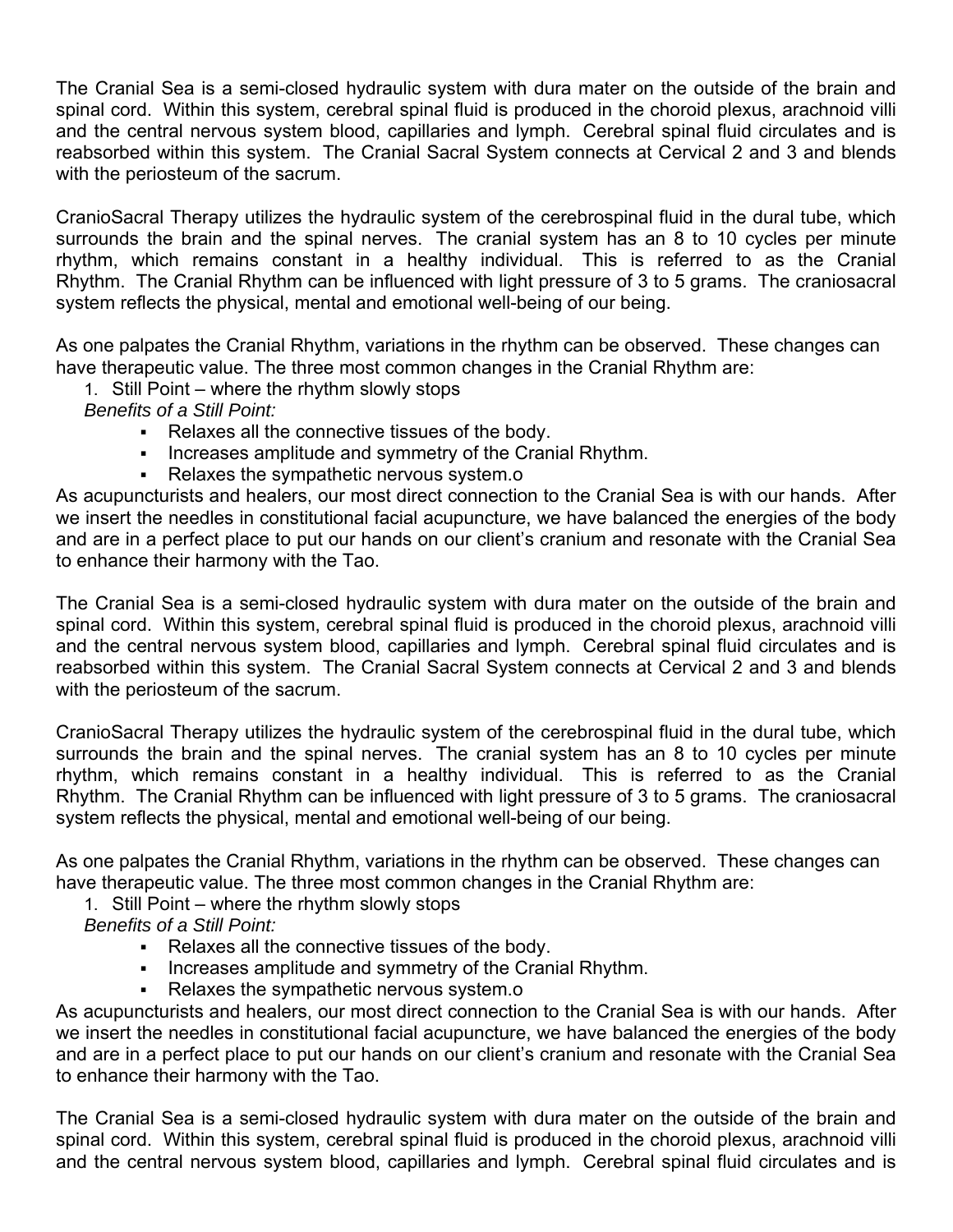reabsorbed within this system. The Cranial Sacral System connects at Cervical 2 and 3 and blends with the periosteum of the sacrum.

CranioSacral Therapy utilizes the hydraulic system of the cerebrospinal fluid in the dural tube, which surrounds the brain and the spinal nerves. The cranial system has an 8 to 10 cycles per minute rhythm, which remains constant in a healthy individual. This is referred to as the Cranial Rhythm. The Cranial Rhythm can be influenced with light pressure of 3 to 5 grams. The craniosacral system reflects the physical, mental and emotional well-being of our being.

As one palpates the Cranial Rhythm, variations in the rhythm can be observed. These changes can have therapeutic value. The three most common changes in the Cranial Rhythm are:

1. Still Point – where the rhythm slowly stops

*Benefits of a Still Point:*

- Relaxes all the connective tissues of the body.
- Increases amplitude and symmetry of the Cranial Rhythm.
- Relaxes the sympathetic nervous system.o

## **Horse Stance and Body Rhythms**

- Stand in horse stance, feet shoulder width apart, knees bent, sacrum vertical, tongue on the roof of your mouth, shoulders relaxed, arms up with the second through fifth fingers aimed at each other at mid-chest level, thumbs pointed up, elbows down, relaxed breathing.
- Relax the body, mind and Shen.
- Next, put your hand on the sides of your chest. Feel the movement of your breath, the respiratory rhythm. Feel the beating of your heart, the cardiac rhythm.
- Then on a more subtle level, feel the Cranial Rhythm of three seconds expanding and three seconds expanding as if your whole body was arching backwards for three seconds and then coming inwards for three seconds as if there were a gentle wave pulsating up and down or in and out within your body.
- If you do not feel the Cranial Rhythm, lessen your contact. More than five grams of pressure will override the rhythm so it will disappear (eight or nine Serin J-Type individually packaged needles weigh about five grams).
- Let your hands learn without the mind. Put your brain in your Tan Tien.

### **History of CranioSacral Therapy**

- Cranial work started with Andrew Taylor Still, M.D., D.O. (1828-1917), the founder of Osteopathy. Dr. Still founded the American School of Osteopathy in Kirksville, MO in 1892.
- The Four Concepts of Osteopathic Medicine are:
	- 1. The body is one whole.
	- 2. Structure and function are connected.
	- 3. Bodies can heal themselves.
	- 4. Drugs can be dangerous (Hg, AL, Ars, formaldehyde…)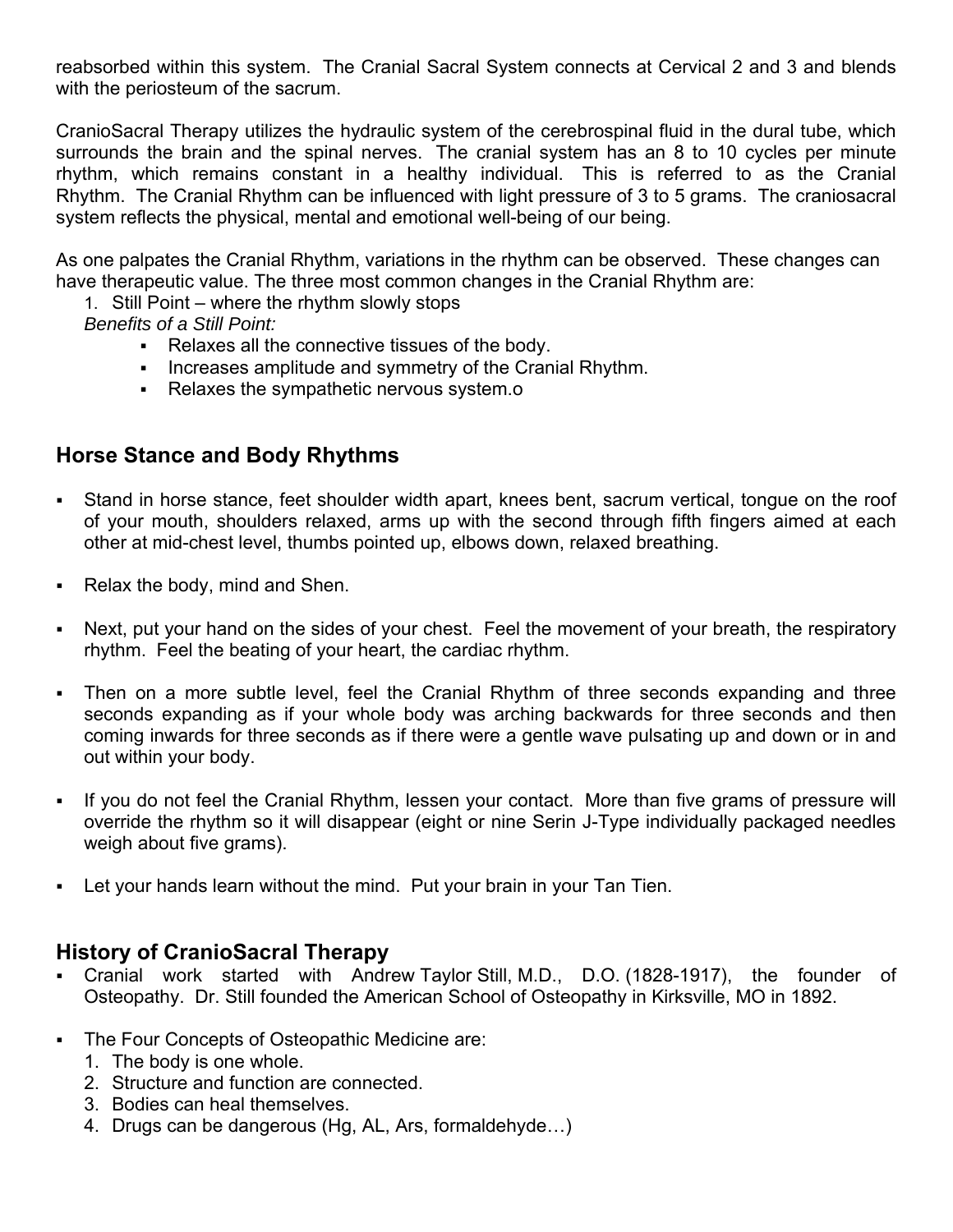- William G. Sutherland, D.O. (1873-1954) furthered Cranial Osteopathy. He was one of the first to work the movement of the cranial bones and the idea of sutural restrictions. He helped ones that others could not.
- Some of Sutherland's students who furthered his work were: Beryl Arbuckle, D.O.; Robert Fulford, D.O.; Viola M. Fryman, D.O.
- "I place my hands on the head; I feel the membranes wind up until they bust themselves loose. Sometimes it is so strong it knocks my hands clean off the head," Robert Fulford, D.O., Cranial Academy in 1995.
- John E. Upledger, D.O. became interested in cranial work when he noticed that the dural tube moved in a rhythmic motion while assisting in a surgery. Upledger created Cranial Sacral Therapy, which integrated the cranial movement with the whole body. CST has now been taught to over 110,000 students of the healing arts and in many new and divergent directions (Upledger Institute 1985 - over 500 seminars, in over 60 countries)

### **Benefits of CranioSacral Therapy**

- Relaxes all the connective tissue of the body.
- **Increases the amplitude and symmetry of the Cranial Rhythm.**
- **Increases Cranial Sea fluid wave movement.**
- Relaxes the Sympathetic Nervous System.
- **Restores autonomy and flexibility.**
- Parasympathetic Nervous System carries up to react to and balance the Sympathetic Nervous System.
- Reduces fevers  $3^\circ \rightarrow 4^\circ$  within an hour.
- **Balances the Cranial Sea.**
- Removes lesser restrictions.
- Reduces accumulated stress.
- **Relaxes the Autonomic Nervous System.**
- Benefits Hyperautonomic Conditions (i.e. blood pressure, peptic ulcers).
- **Benefits Blood, Qi and Lymph flow.**
- Lowers swelling/congestion and infections.

Addresses conditions such as:

- **Dizziness**
- **-** Tinnitus
- Ear infections (temple bones out of sync)
- **Headaches**
- **Sinusitis**
- **Low back pain**
- Migraines
- $\bullet$  O.C.D.
- Scoliotic eye motion problems
- **Mild personality changes**
- **Depression**
- Pain syndromes
- **Leaning disorders**
- **Eye motor coordination**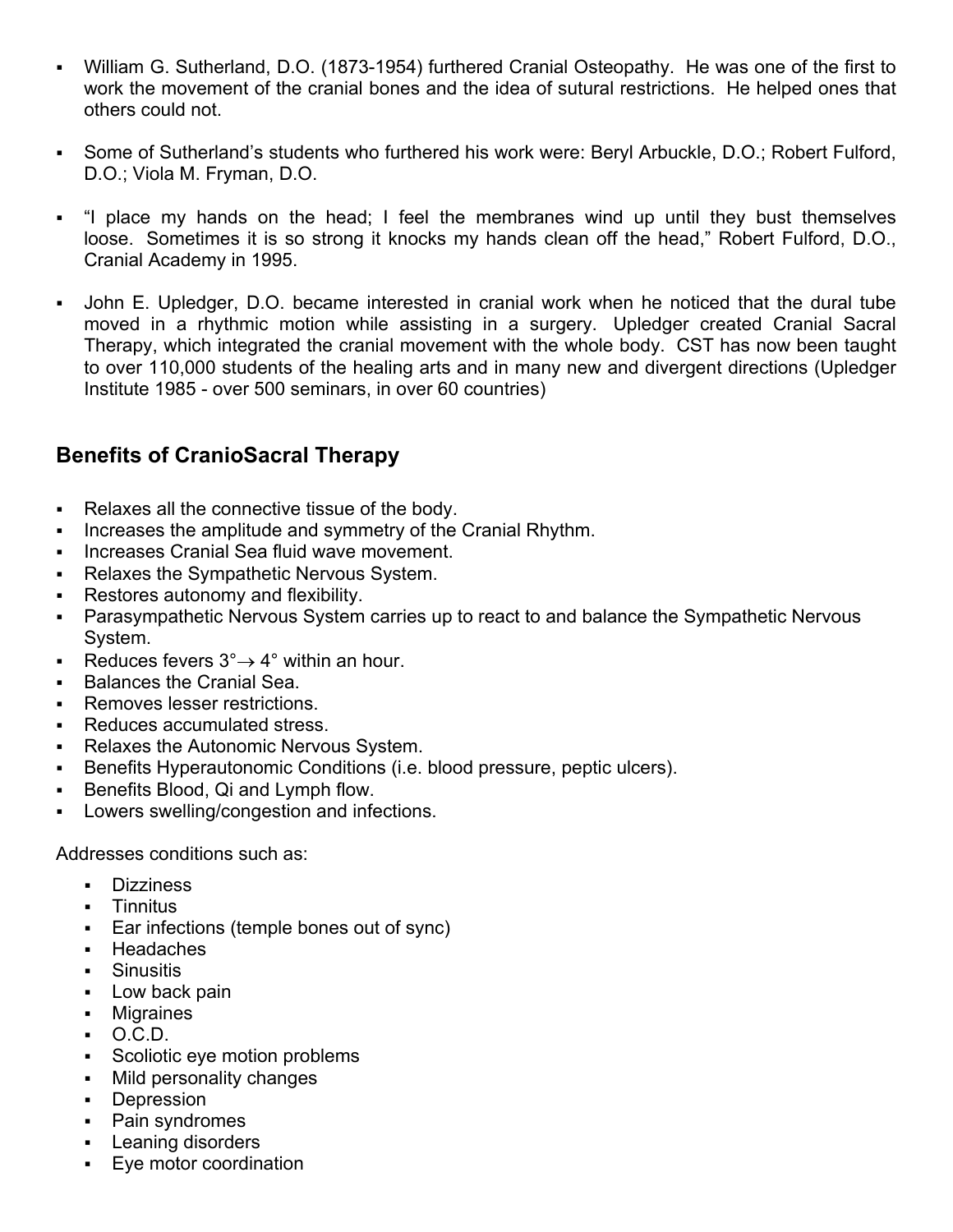- Chronic pain
- Lack of direction in life Hun Men
- Dyslexia (right temple, internal rotation and jammed occiput mastoid suture, check tender points on posterior medial malleolus, Kidney 6)
- Dyscalculia (left temple restriction)

## **Counterindications of CranioSacral Therapy**

- Stroke
- Intercranial bleeding
- Aneurysm
- Any condition where cerebral spinal fluid pressure changes, could be detrimental.
- Beware of carotid stenosis or plaque, thrombosis (i.e. coronary thrombosis), phlebitis, hemorrhage, pregnancy.

# **Anatomy of CranioSacral Therapy**

The bones that are directly involved with the CranioSacral System are:

- Frontal Bone or forehead
- Occiput (at the base of the skull)
- **-** Temples
- Sphenoid (butterfly shaped bone behind the eyes and interior to the temples)
- Ethmoid Bone (anterior to the sphenoid)
- Vomer (below the ethmoid and above the maxilla or upper jaw)
- Mandible or lower jaw
- Hyoid (above the thyroid cartilage in the throat)
- Spinal bones
- **Sacrum and Coccyx**

The Dural Tube is the membrane that bounds the Cerebrospinal Fluid in the Cranial Sea. It is inside the vertebral canal and attaches at C2, C3 and merges with the Periosteum of the Sacrum.

The Falx Cerebri is the ventricle dura mater between the hemispheres of the cerebellum. The Tentorium Cerebelli is the dura mater between the two hemispheres of the cerebrum and cerebellum supporting the occipital lobes.

Cerebrospinal Fluid surrounds the brain and spinal nerves. The entire Cerebrospinal Fluid is interstitial fluid within the Choroid Plexus, Arachnoid Villi, Central Nervous System blood, capillaries and lymph in a functional unit. The Cerebrospinal Fluid is between the Arachnoid Mater and the Pia Mater and the ventricles around the brain and spinal cord. The Cerebrospinal Fluid moves in channels that reside next to the brain vessels to clear waste.

Cerebrospinal Fluid feeds and bathes the brain. It also removes waste and cushions the brain. Most Cerebrospinal Fluid is reabsorbed into the Sagittal Suture into the third ventricle. Dr. Upledger theorized that the Sagittal Suture has stretch and pressure receptors.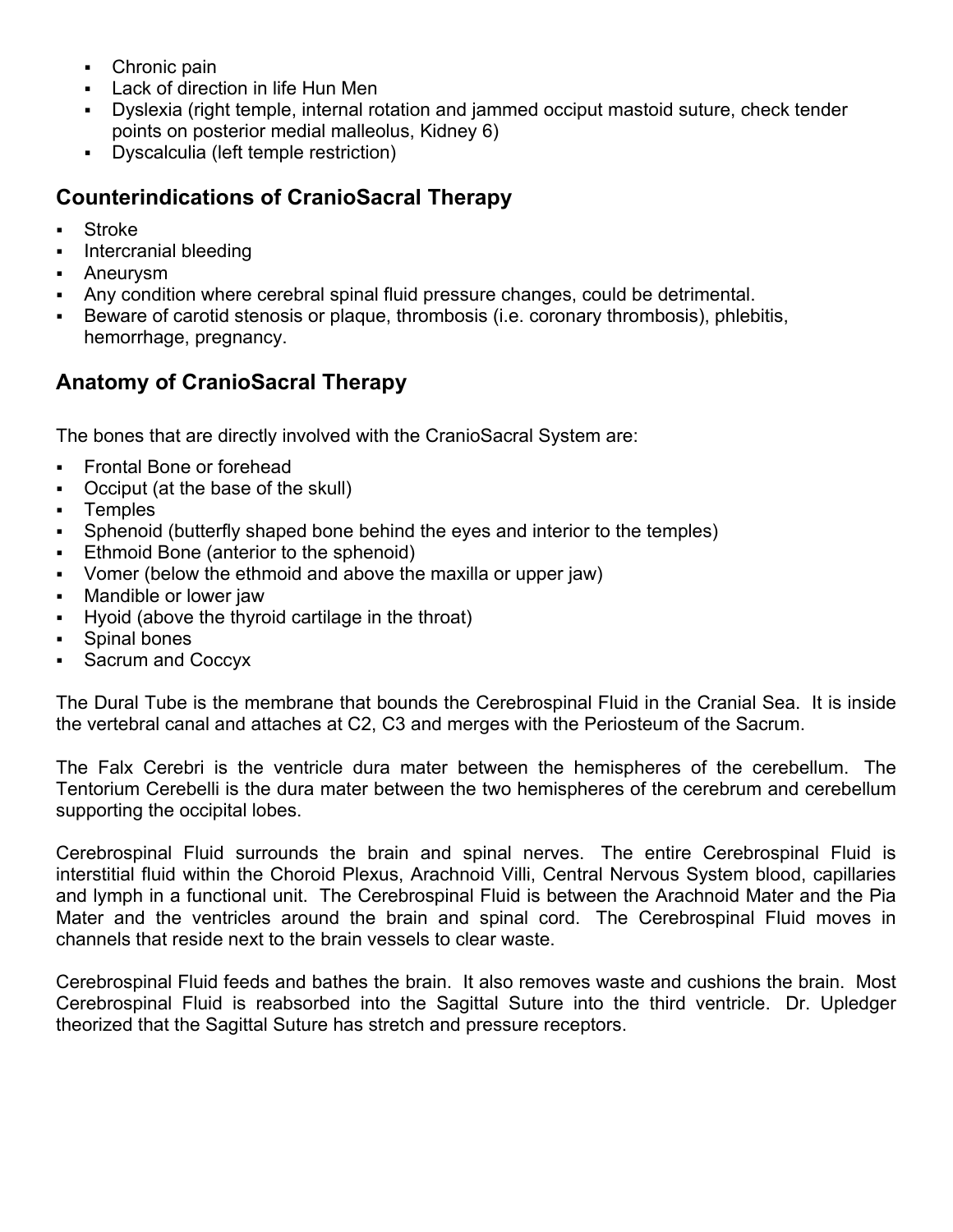## **CRANIAL TECHNIQUES**

#### Compression of the Fourth Ventricle CV4

From W.G. Sutherland, D.O.

- One palm on top of the other, thumbs touch around C2, C3.
- Thenar Emenence under Occipital Squama, medial to the suture of the Occipitomastoid Suture.
- Follow the Cranial Rhythm in and gently (3–5 grams pressure) hold in flexion. Follow in expansion and follow in to keep compression.
- The Cranial Rhythm will gently slow and come to a stop, the Still Point. The body will relax, the breath will deepen. Stay in this position until the Cranial Rhythm resumes and allow it to move. This can be done anywhere on the client's body.
- A V-spread can be used to send energy through any restriction. Make a V with the second and third fingers on one side of a restriction, block, pain, etc. With the other hand or any body part, send energy through as the fingers gently spread the V.
- Uses: vitality, blood pressure, balance, pain, rheumatoid arthritis, aids removal of metabolic waste.
- Contraindications: stroke, skull fracture, aneurysm, cerebrospinal leaks.

#### Three Burner and Heavenly Pillar Diaphragm Releases

Lower Burner

- One hand under the sacrum and lower lumbar, other hand over the pubes and lower abdomen - Lower hand is stabilized by the client's weight.
- Gently compress with the top hand  $3\rightarrow 5$  grams.
- Follow the movement of the Lower Burner (Coccygeus, Levator Ani, Urogenital Diaphragm) with the same gentle pressure until feeling a widening of the pelvis.
- Uses: cramps, dysmenorrhea, low back pain, endometriosis, pre and post surgery, ovarian imbalances.

Middle Burner or Respiratory Diaphragm

- One hand under the base of ribs and low back, top hand half on rib cage and half on abdomen.
- Same gentle pressure and allow to soften and widen.
- Uses: respiratory, digestion, mid back problems.

Upper Burner

- One hand at the top of the chest anterior and the other hand posterior.
- Same gentle pressure and allow to soften and widen.

Uses: respiratory, breasts, thoracic outlet syndrome (violinists), neck and shoulders.

Hyoid Stomach 9

- The Hyoid bone is below the chin at the top of the thyroid cartilage, anterior to C3.
- Gently suspend the Hyoid and feel for the surrounding tissues to soften and relax.
- Uses: TMJ, esophagus, speech, singing, neck, throat and thyroid.

Heavenly Pillar

- Using the second through fifth fingers of each hand next to each other, little fingers touching, all eight fingers bent at the second knuckle  $90^{\circ}$  to form the Heavenly Pillar at the base of the Occiput.
- Fingertips touch the Occiput and palms cradle the Cranium.
- Let the neck muscles soften on your fingers and the Atlas bone will relax onto your fingers.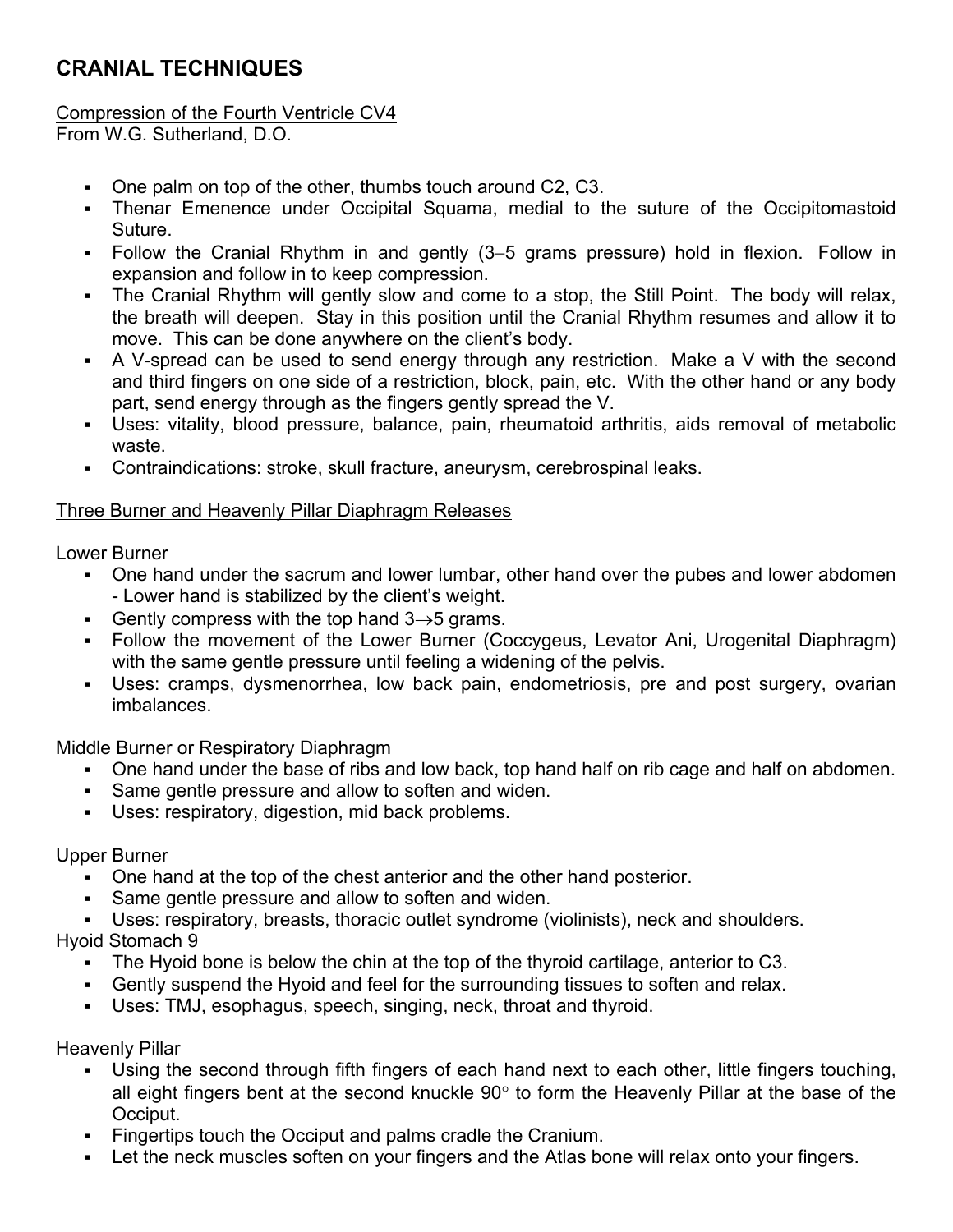- Allow the Atlas to float above your fingers and separate from the Occiput.
- When the head and neck are apart, give gentle  $3\rightarrow 5$  gram traction to lengthen the Dural Tube. This releases the cranial base and tissue around the Jugular Foramen. The jugular veins will help release intercranial congestion.
- Relates to cranial nerves  $1X$ ,  $X$ ,  $X1$ 
	- 1X glossopharyngeal nerve, tongue, taste speech
	- X vagus motor and sensory
	- X1 spinal accessory, motor, neck, sternocleidomastoid, trapezius, throat
- Uses: neck, shoulders, headaches, sinus and clarity.

#### Frontal Release to Open the Forehead

- Fingers gently contact the frontal bone, your thumbs and second fingers touch each other. Spread the other fingers across the forehead.
- $\overline{3}$  3 $\rightarrow$ 5 grams traction sustained in an anterior direction or towards the ceiling with the client lying on their back.
- Uses: headaches, migraines, sinus, frontal accidents, depression

### Parietals

- Thumbs on the sagittal suture, second through fifth fingers posterior to the ears. If you feel the temporalis muscle when the client closes their mouth, you are on the temple bones, go cephalad.
- Gently compress with  $3-5$  grams pressure to free the parietals so they can float.
- Come off the skull one inch for 10-60 seconds to allow the parietals to find their place.
- Gently distract superiorly in cephalad direction to further loosen the parietals.
- Uses: headaches, blackouts, strokes, short term memory.
- To lift Qi: Thumbs in neural notch and third fingers elevate the parietals.

### **Sphenoid**

- The Sphenoid is the butterfly shaped bone behind the eyes.
- Thumbs on the greater wings of the Sphenoid (.5 posterior to Gall Bladder1), third fingers on the Mastoid (anterior and superior to Gall Bladder 12).
- Gently compress with  $3\rightarrow 5$  grams pressure until the Sphenoid floats.
- **Pause to let the Sphenoid find its place.**
- Gently decompress until the Sphenoid loosens.
- Uses: headaches, eyes (CN III Oculomotor looking in planes, CN IV Trochlear looking up and down, CN VI Abducens - looking side to side), low back, depression, neck pain, pituitary, sinuses, endocrine system, ADD … Autism.
- Contraindication: Skip the sphenoid if client recently had surgery to correct strabismus (lazy eye).

#### **Temples**

#### Roll Temples

- 3rd fingers in ears, no pressure.
- $2<sup>nd</sup>$  fingers anterior to ears on Zygoma (cheek bone), no pressure.
- $4<sup>th</sup>$  fingers posterior to ears on the Mastoid, no pressure.